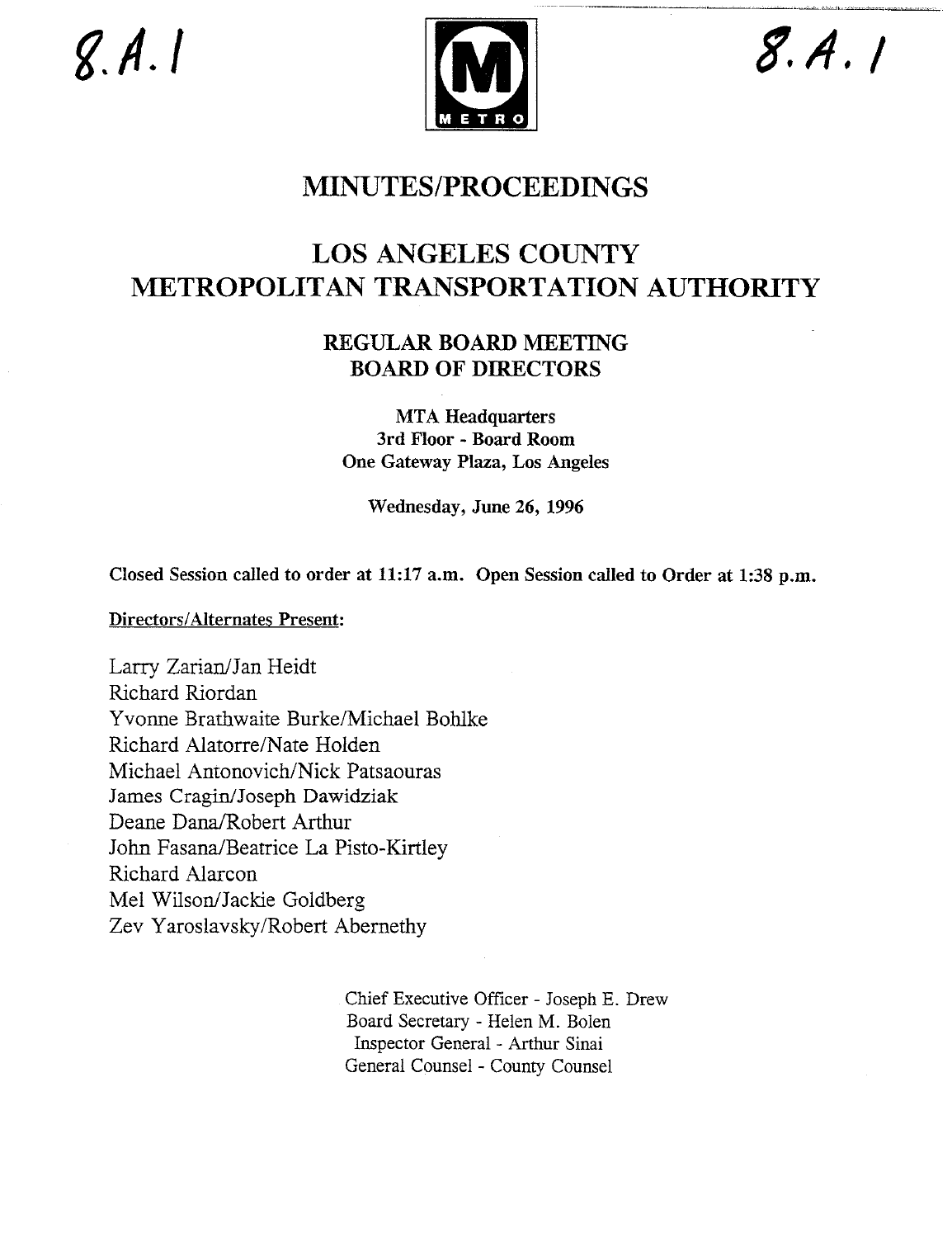#### i. CLOSED SESSION

- A. Conference with Legal Counsel Existing Litigation -G.C. 54956.9 (a)
	- $1$  . LACMTA v. Sumitomo Corp. of America, et al CASI NO. BC 136375

<u>inici, neutral permanente de seu processo maggioristo.</u>

NO REPORT

Rescue Our Canyons, et al. V. LACMTA, et al., USDC  $2.$ Case No. CV 96-2078-JGD (RMCx)

APPROVED SETTLEMENT OFFER

3. Labor Community Strategy Center v. LACMTA USDC 94-5936 TJH

NO REPORT

4. Schumaker v. MTA BC126729 Hollywood Blvd. Litigation

NO REPORT

B. Conference with Real Property Negotiator concerning Price and or Terms of Payment - G.C. 54956.8

Metro Rail Project, Segment 3 East Side  $1.$ Extension(Red Line) Boris & Polina Olshanskv & S. Danielian Co., Inc. Parcel No. ED-124 1750 E. First Street, Los Angeles, CA

APPROVED JUST COMPENSATION IN THE AMOUNT OF \$730,000 WITH THE CONDITION THERE ARE NO CLAIMS FROM THE FORMER OWNERS.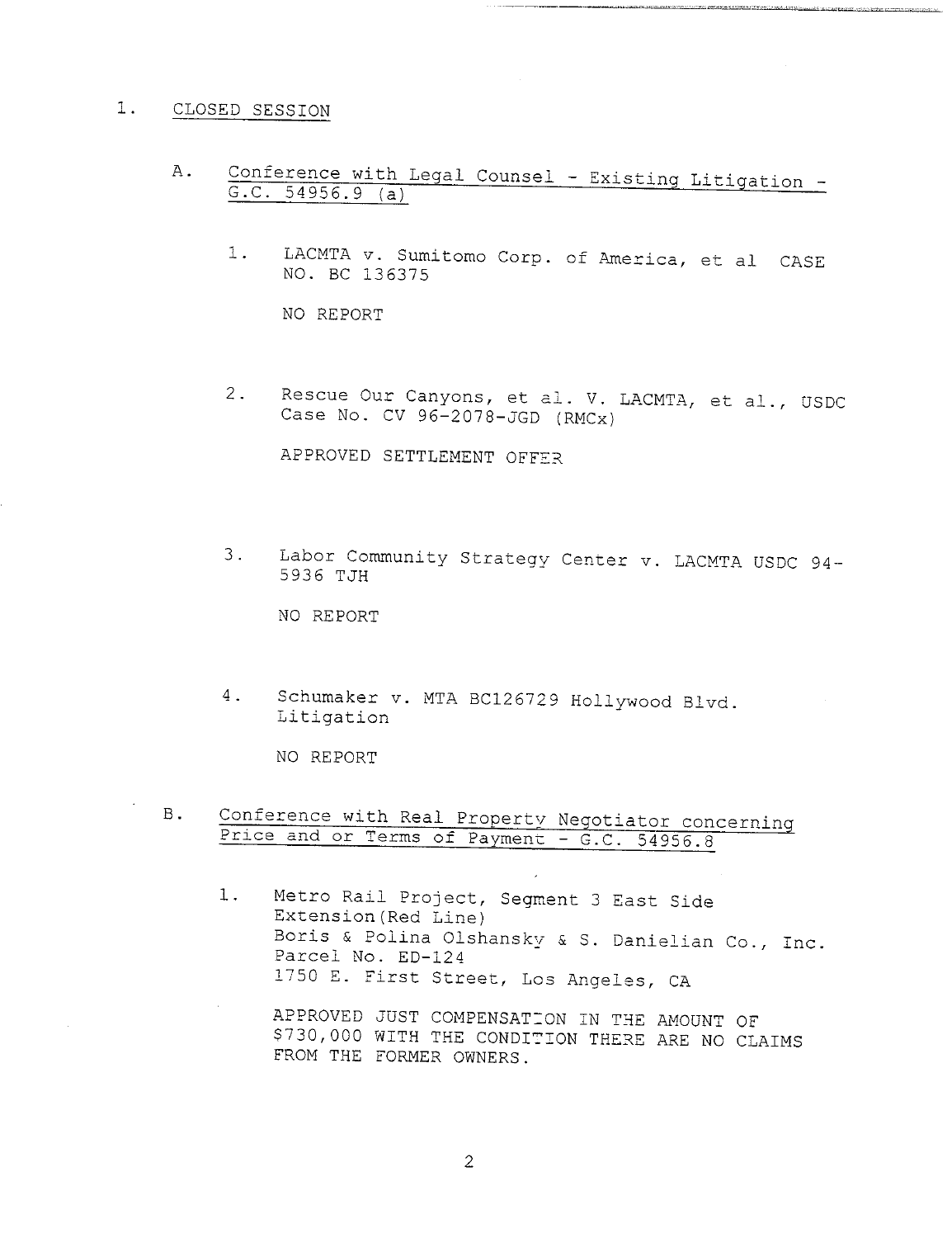2. Metro Rail Project, Segment 3 East Side Extension (Red Line) Royal Group Parcel No. ED-125 I0! South Boyle Avenue, Los Angeles, CA

> APPROVED JUST COMPENSATION IN THE AMOUNT OF \$163,000 WITH THE CONDITION THERE ARE NO CLAIMS FROM THE FORMER OWNERS.

3. Metro Rail Project, Segment 3 East Side Extension (Red Line) Mario De La Torre and Grace De La Torre as Trustees of the De La Torre Family Trust Parcel No. EE-272 234-236 N. Soto Street and 242 N. Soto Street Los Angeles, CA

APPROVED JUST COMPENSATION IN THE AMOUNT OF \$1,650,000

4. Metro Rail Project, Segment 3 East Side Extension (Red Line) Yogash Kumar Patel Parcel No. EE-273 2420 Cesar Chavez Avenue Los Angeles, CA

APPROVED JUST COMPENSATION IN THE AMOUNT OF \$950,000

 $5.$ Metro Rail Project, Segment 3 North Hollywood (Red Line) City of Los Angeles Department of Recreation  $\alpha$ Parks Parcel C3-756 Campo de Cahuenga Park Los Angeles, CA

APPROVED PROPERTY EXCHANGE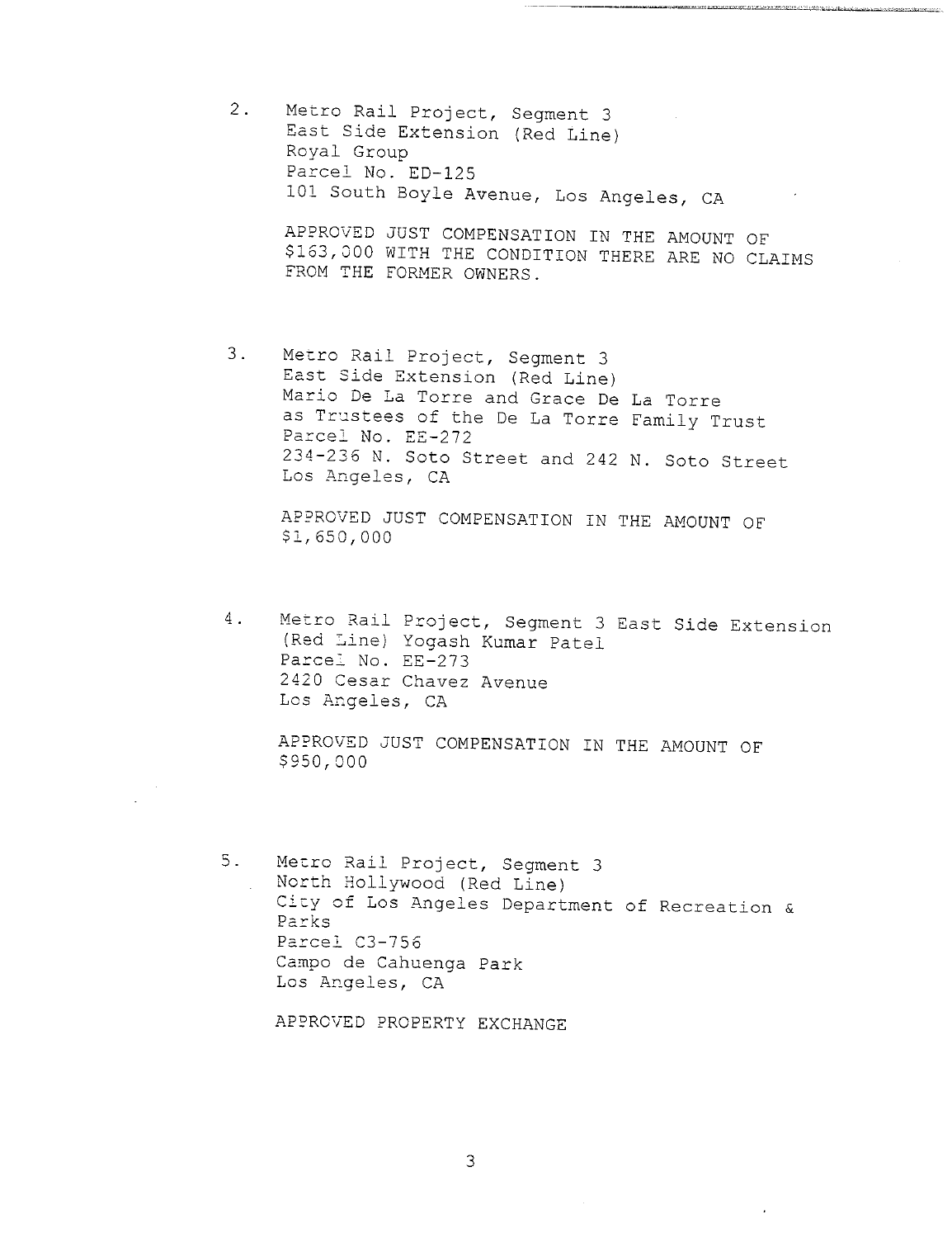6. Metro Green Line, Parcel AS-551 USA Investments, Inc. 6141 West Century Boulevard Los Angeles, CA

> APPROVED REAL ESTATE STIPULATED SETTLEMENT IN THE AMOUNT OF \$19,500,000

### C. Personnel Matters - G.C. 54957

- Public Employee Performance Evaluation  $1$ .
	- a) Board Secretary

#### NO REPORT

- D. Conference with Labor Negotiator G.C. 54957.6
	- Oral Briefing: Labor Negotiators regarding PERS/  $1.$ Social Security Issues with Unions

Agency Negotiator: Ronny Goldsmith

Unions: United Transportation Union Amalgamated Transit Union Transportation Communications Union Teamsters Transit Police Officer's Association

NO REPORT

2. FLAG SALUTE

<sup>o</sup> PUBLIC COMMENT **-** Received from A. Miranda, J. Walsh, B. D'Amato, T. Roberts, P.Chiodo, E. Hennessy, H. Watts, 0. Gabbard, E. Mann, M. Barnbaum, G. Salas, J. Whitebrook, B. Korar, J. Huddy, Mr. Snyderman, G. Comboianu, M. Lopez.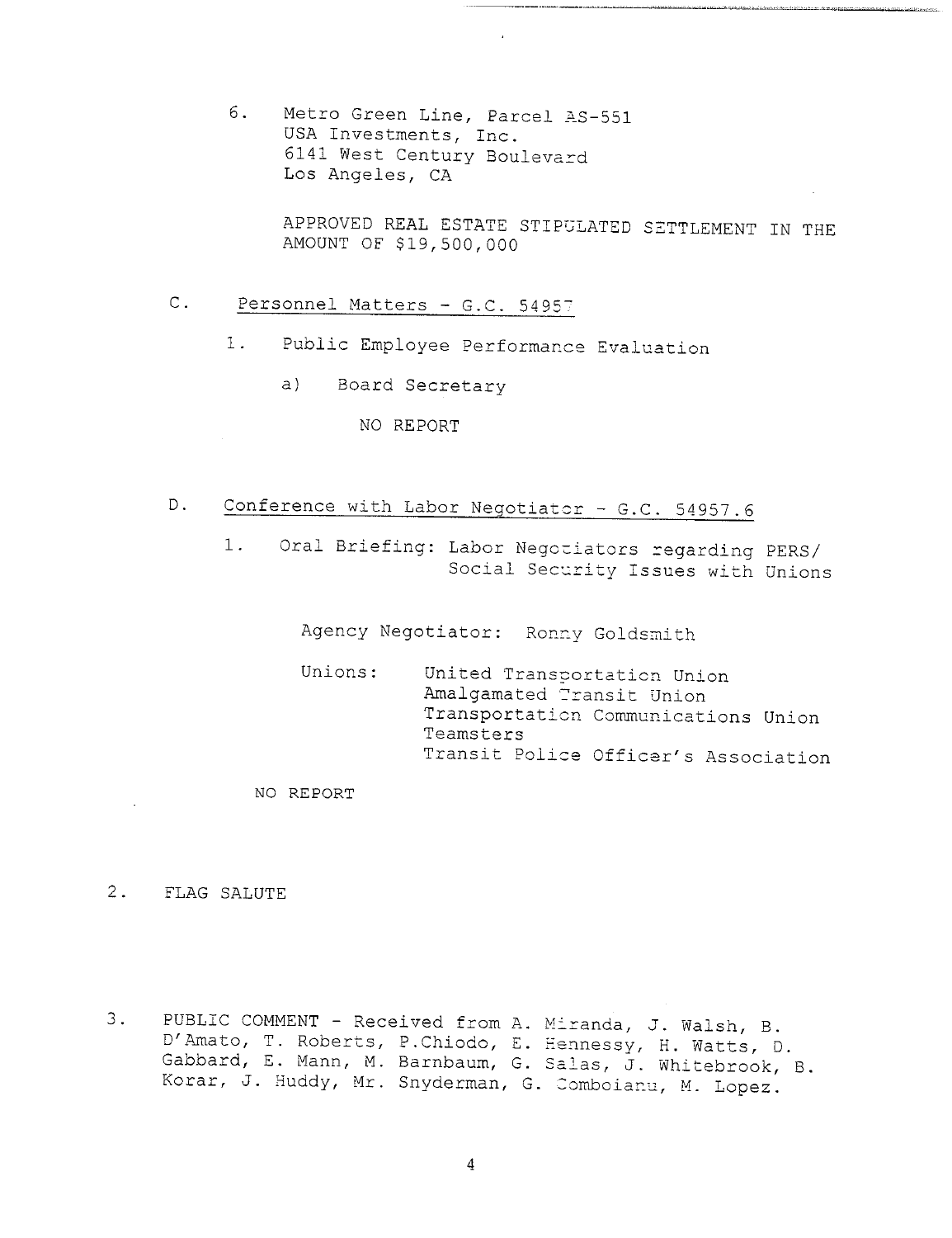#### 4. CHAIR'S REMARKS

A. Acknowledgment of awards presented to MTA

Chairman Zarian presented Director La Pisto-Kirtley with from the California Contract Cities for her service as President.

Chairman Zarian said the MTA has received the 1996 President's Award from Los Angeles Conservancy for Angels Flight Railway. Also, the Downtown Breakfast Club has honored the MTA with awards for the Gateway Transit Center and Angels Walk.

**B.** Margett Bill AB 2495: RECOMMENDATION: Adopt a position of support EXECUTIVE MANAGEMENT COMMITTEE

This item was discussed under Director Special Items. Director Antonovich made a motion to SUPPORT AB 2495. This motion failed on a 6-3 vote with Directors Antonovich, Arthur, Alarcon, Fasana, Wilson and Zarian voting 'yes' and Directors Yaroslavsky, Dawidziak and Holden voting 'no.'

C. Top to Bottom Organization Assessment

Chairman Zarian reported that responses to the RFP for a consultant to do a top to bottom organizational review of the MTA were received. He will appoint 3-4 members of the Board to an Ad Hoc Committee to work with staff and consultant. The work will take one to two years.

5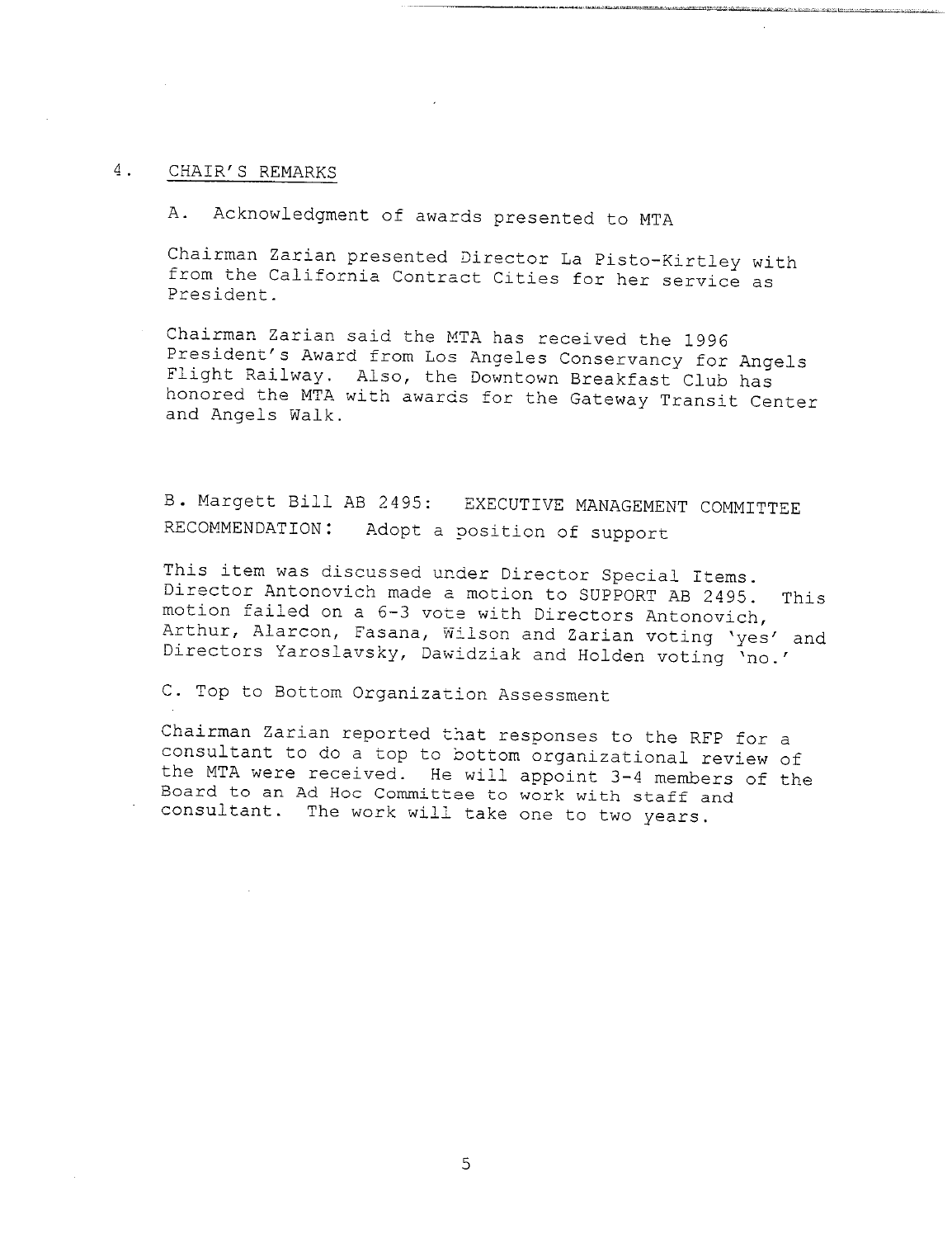### 5. CHIEF EXECUTIVE OFFICER'S REPORT

A. Upcoming Events &'Issues

L. Bohlinger, Deputy CEO, reported that effective July 1 Metrolink staff would no longer be MTA staff although some services would be contracted from the MTA.

She reported on the Gateway to Giving campaign during the month of June and the \$2,000 contribution by the Pacific Transportation Golf Association.

Four diesel buses were converted to alternative fuel, three to methanol and one to CNG.

#### 6. DIRECTOR SPECIAL ITEMS

- Α. **Antonov±ch -** APPROVED motion to recommend to the Alameda Corridor Transportation Authority Board (ACTA) the adoption of an Ex-Officio member to the ACTA Board, to eventually become a voting member, representing the cities of San Gabriel and Pomona Valleys.
- **Antonov±ch** RECEIVED AND DISCUSSED a report on the **B**. safety bonus program.
- C. Antonovich REFERRED to Finance, Budget & Efficiency Committee the matter of the City of Los Angeles \$200 million delinquent payment for the MTA Red Line.

Staff reported an agreement had been reached with the City that would allow resolution of the issue and provide funding for Segment 3.

Director Holden said the City of Los Angeles staff may have jumped the gun volunteering matching funds. Any agreement must be brought before the City Council for approval and this has not occurred.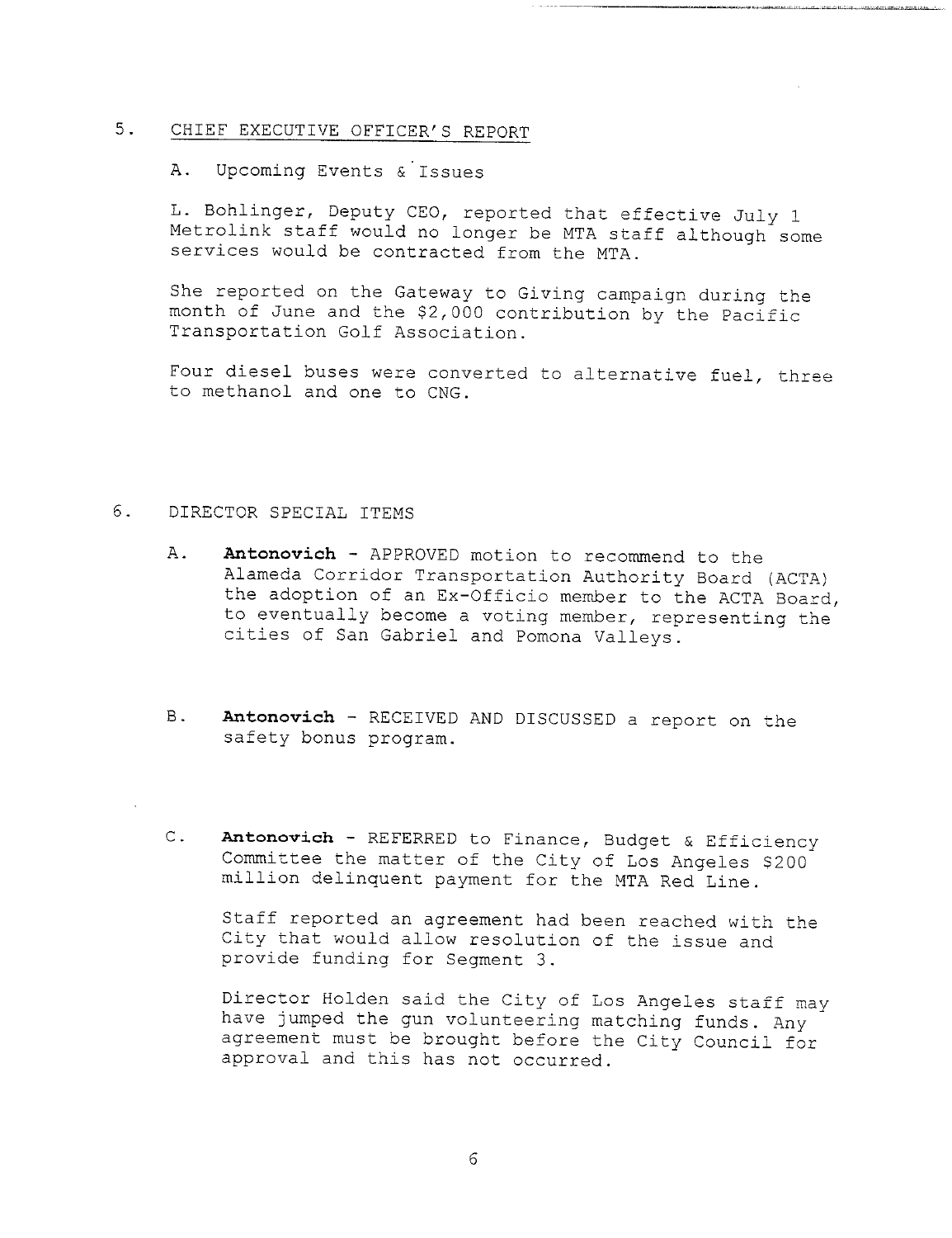- **Antonovich**  Discussed bus driver and passenger D. security. Director Antonovich suggested forming a labor strategy committee, to include the Chairman of the Board, to review some of the issues that relate to discipline and contract negotiations.
- E. Antonovich Discussed punitive action against an MTA contractor who denies State or MTA safety inspectors access to a construction site.

Director Antonovich asked if any penalty could be imposed on a contractor who denied officials access to a construction site. Staff responded that the current contract did not include any provisions for financial penalties. Director Antonovich requested a provision be drafted for future contracts that would impose a fine on any contractor who refuse State, Federal or safety officials access to a construction site. D. Kelsey, County Counsel, said this would be brought back to the Board.

#### $F$ . **Dana/Arthur**

APPROVED continued support of the MTA position on SB 457 and, if LOSSAN Board amends their position after review of any amendments, support the LOSSAN Board amended position; and, if no action is taken on this bill this year, request an interim hearing. This motion was approved with nine (9) Directors present.

G. Riordan - Review of a policy for bus-eligible revenue.

On motion of Director Wilson, seconded and unanimously approved with eight (8) Directors present, the following action was taken:

ADOPTED an amended policy that all bus eligible revenue beyond FY 96-97 budget assumptions be dedicated to bus system improvements and that all such funds be placed in a bus system improvement fund subject to programming by the MTA Board.

On motion of Director Fasana, seconded and unanimously approved, the following motion was adopted: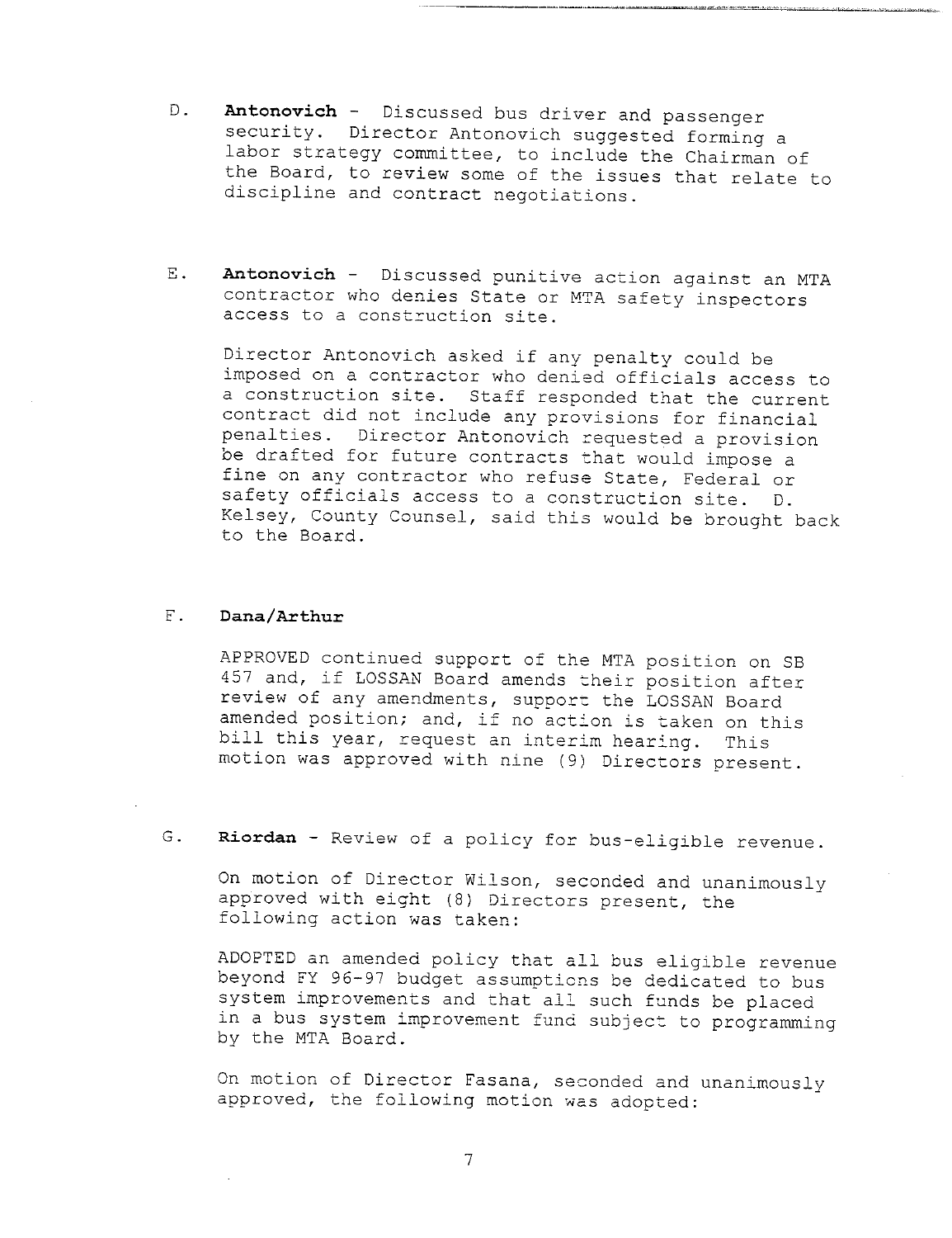APPROVED request for a report to the Executive Management Committee on a proposed policy concerning the impact of budget shortfalls on the Red Line.

- H. Director Wilson made a motion, which was seconded and unanimously approved, to accept from Parsons-Dillingham colleagues of Leonard J. Pieroni the gift of a tree for the Wilshire/Vermont Station to stand as a living memorial to his contribution to the design and construction of a world-class rail system for the citizens of Los Angeles County.
- 7. APPROVED:
	- A. Minutes of:
		- 1. May CAC Meeting;
		- 2. Regular MTA Board meeting held May 22, 1996
		- 3. Special MTA Board meeting held May 30, 1996
	- B. Consent Calendar: All items considered and approved without amendment by Committees: 8-10, 12-17, 20, 22-23, 25, 29-36, 38-43, 47 with Directors Alatorre, Alarcon, Arthur, Antonovich, Bohlke, Cragin, Pasana, Wilson, Yaroslavsky and Zarian present.

#### REAL ESTATE & ASSET DEVELOPMENT COMMITTEE

8. **APPROVED ON CONSENT a lease agreement with the State of California, Department of Transportation (CALTRANS) for real.** property located at 111 West 19<sup>th</sup> Street, Los Angeles, for a monthly rental amount of \$5,45! per month plus annual rental. adjustments based on the Consumer Price Index for a five year period from January l, 1995 through December 31, 1999, with an option to extend for a term of five years at the election of the MTA.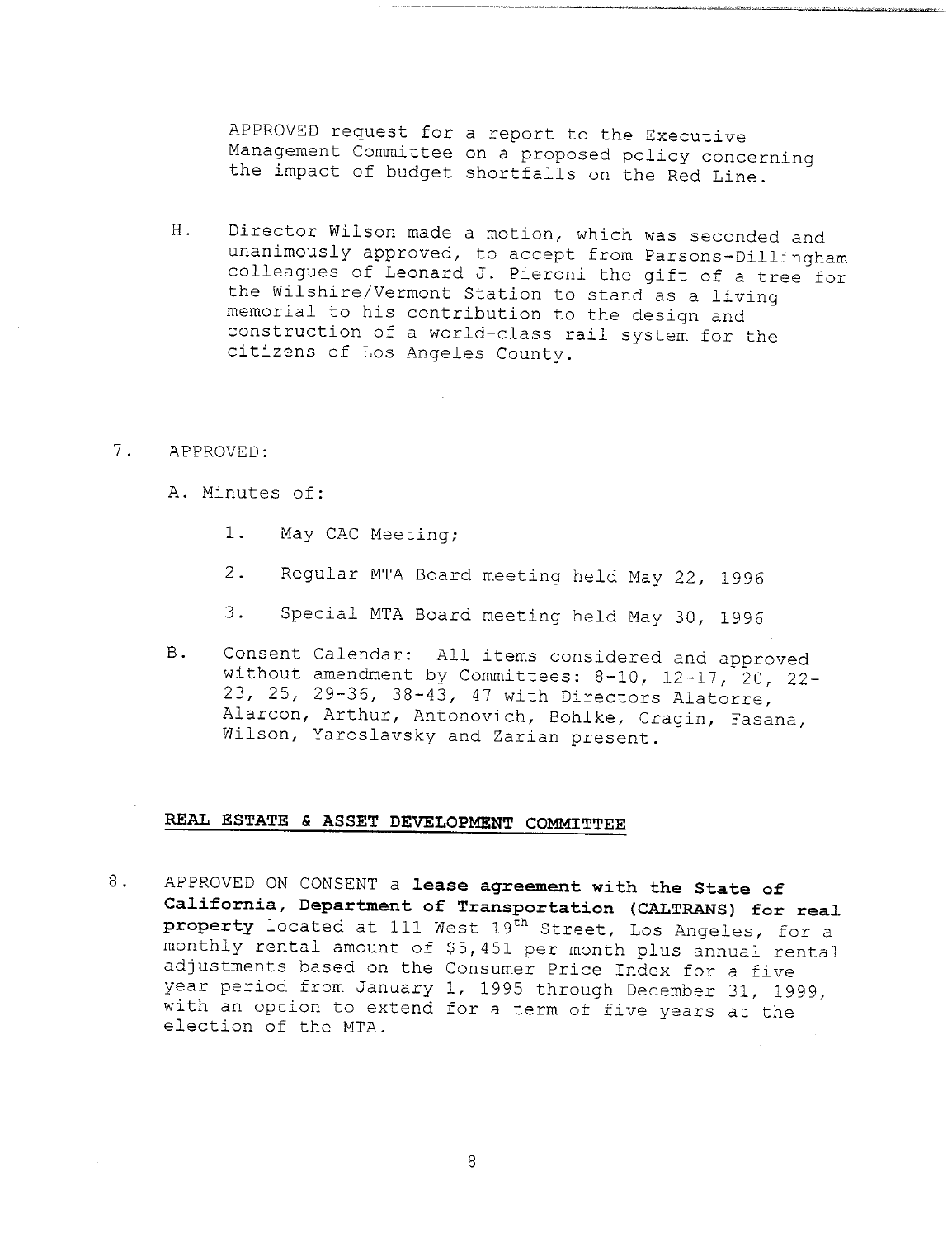9. APPROVED ON CONSENT a Cooperation Agreement with the City of Los Angeles Community Redevelopment Agency (CRA) for **development planning and a developer selection process** for MTA property at the Hollywood/Highland Metro Red Line Station.

.<br>A socializació los quebes delettera exceder escribiran

#### **OPERATIONS COMMITTEE**

- I0. APPROVED ON CONSENT:
	- Rejection of non-responsive bids submitted by Sedona  $A$ . Manufacturing, Inc., Riverside, and Hehr International, Los Angeles, covering the procurement of bus windows, for non-compliance with the MTA's DBE requirements; and,
	- B. award of a contract to Plastech Transparencies, Irwindale, the lowest responsive, responsible bidder covering the procurement of bus windows for a total bid price of \$4,513,000.
- 11. APPROVED AS AMENDED a sole source contract to Flender Corporation, Elgin, IL, covering **repair and procurement of gearboxes** for Metro Blue Line (MBL) light rail vehicles (LRV), for a total estimated cost not to exceed \$926,694.
- 12. APPROVED ON CONSENT **procurement of 250 Neoplan USA Corporation (Neoplan)** CNG buses, spare parts, force account, and special test equipment for a total purchase price of  $587,355,044$  and a total project budget of \$90,238,841.

Seven (7) principal members present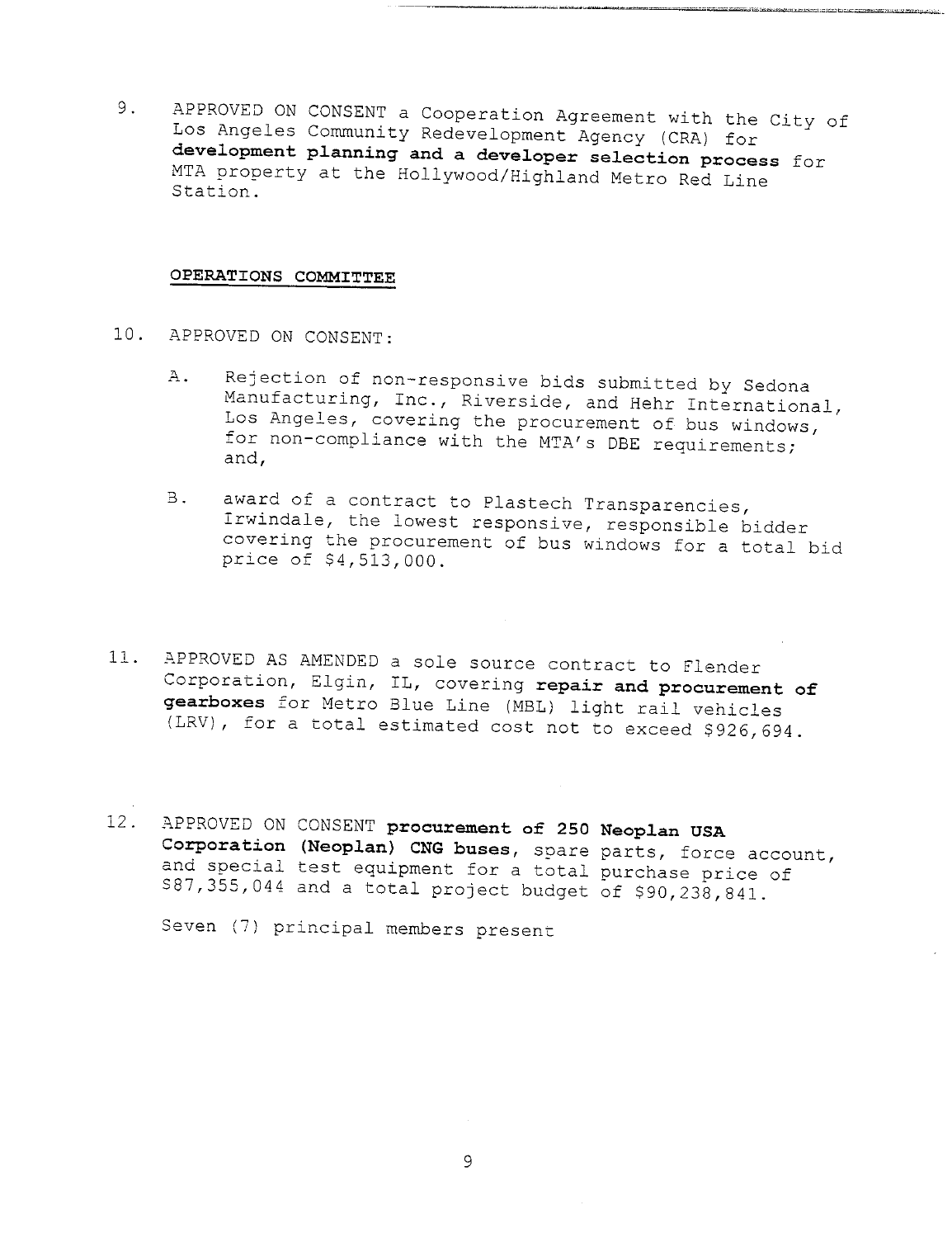- 13. APPROVED ON CONSENT a contract amendment with General Railway Signal (GRS), Rochester, NY, for unanticipated additional costs associated with the relocation of **Transit Radio System (TRS) equipment to the Union Station Gateway** (USG) headquarters building at a cost of \$250,000.
- 14. APPROVED ON CONSENT award of contracts to the lowest responsive, responsible bidders under Bid No. 12-9512, covering the procurement of 40,000 **bus passenger seat inserts and cushions** for a total bid price of \$1,323,221 as follows:
	- A. Sardo Bus & Coach Co., Gardena, covering the procurement of new passenger bus seat inserts for the Flxible series 1800, 2500-2900, RTS series 8200, Neoplan series 330, TMC series 1200-1500, and 2000, for a total bid price of \$1,265,771; and,
	- American Seating, Grand Rapids, Michigan, covering the **B**. procurement of new bus seat insert cushions for the RTS series 8200 and Neoplan series 3300, for a total bid price of \$57,450.
- 15. APPROVED ON CONSENT award of a sole source contract to Penn Machine Company, Johnstown, PA, covering the procurement of **tire kits for Blue Line rail cars** for a two-year period for a total estimated cost of \$196,560.
- 16. **APPROVED ON CONSENT a Support Services, Prepaid Fare ReimBursement and Interagency Transfer Agreement with LADOT** for FY 1997; form of Agreement subject to approval of Counsel.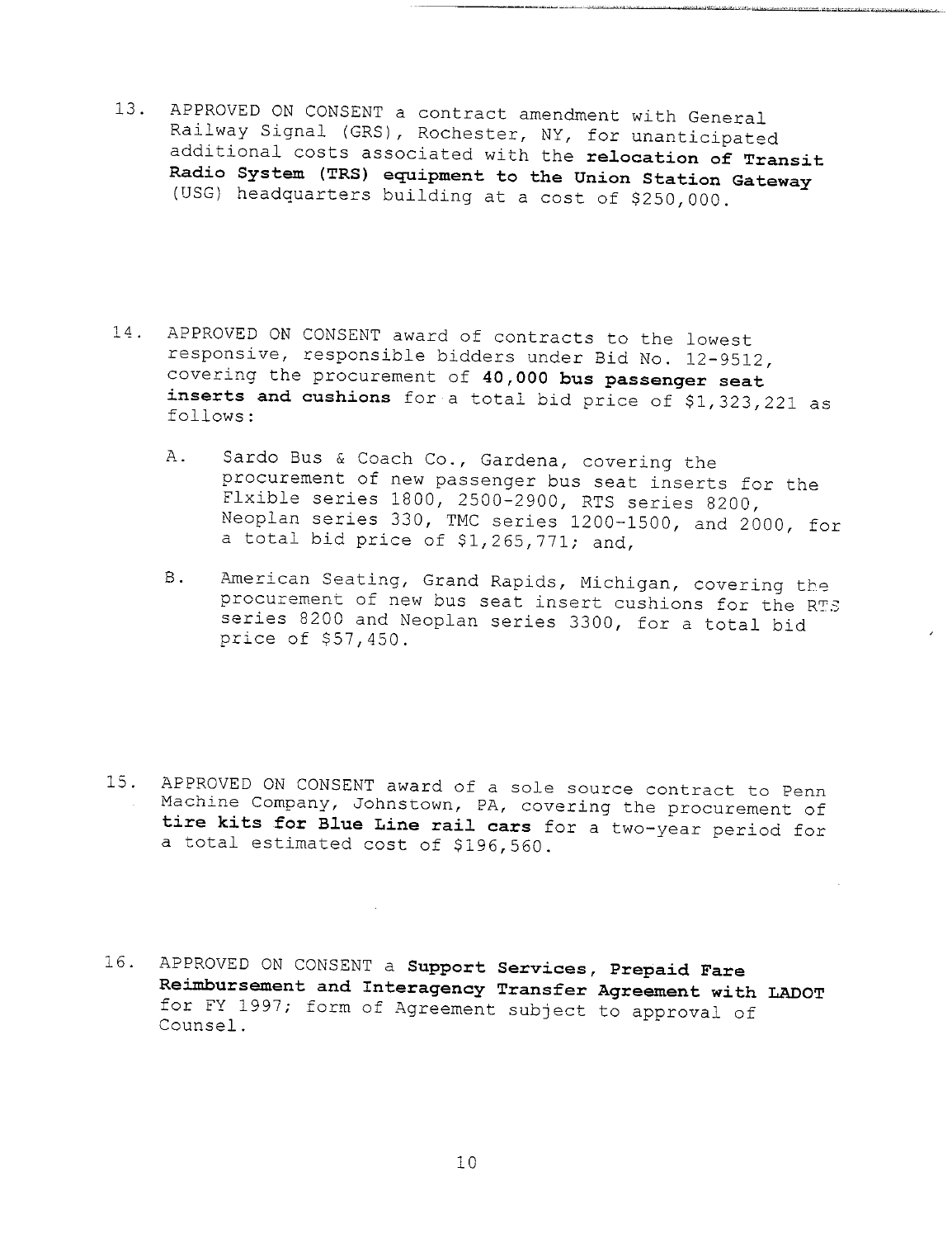#### PLANNING AND PROGRAMMING COMMITTEE

- 17. APPROVED ON CONSENT:
	- A. the Fiscal Year FY 1997-2000 Countywide Short Range **Transit Plan (SRTP);**
	- B. the bus operator certifications and findings as mandated by State and Federal law;
	- the FY 1997 bus transit fund estimates and allocations;  $C_{\bullet}$ and,
	- D. attaching the FY 1997-2000 Countywide SRTP as an amendment to the FY 1997-2003 RTIP.
- 18. Director Antonovich made a motion to approve item 18, amended to include the Technical Advisory Committee findings. This motion was approved with seven (7) Directors present.

APPROVED:

- A. funding for the Support for Homeless Re-Entry (SHORE) **Program** on a month to month basis;
- B. a total of \$517,000 from Proposition C Interest funds to be programmed in the fiscal year 1996-1997 MTA Budget to provide SHORE funding for fiscal year 1996- 97; and
- C. continue funding for the Los Angeles County Token Program for the Indigent General Relief Token Program on a month to month basis until a comprehensive policy for funding social service transportation programs is adopted.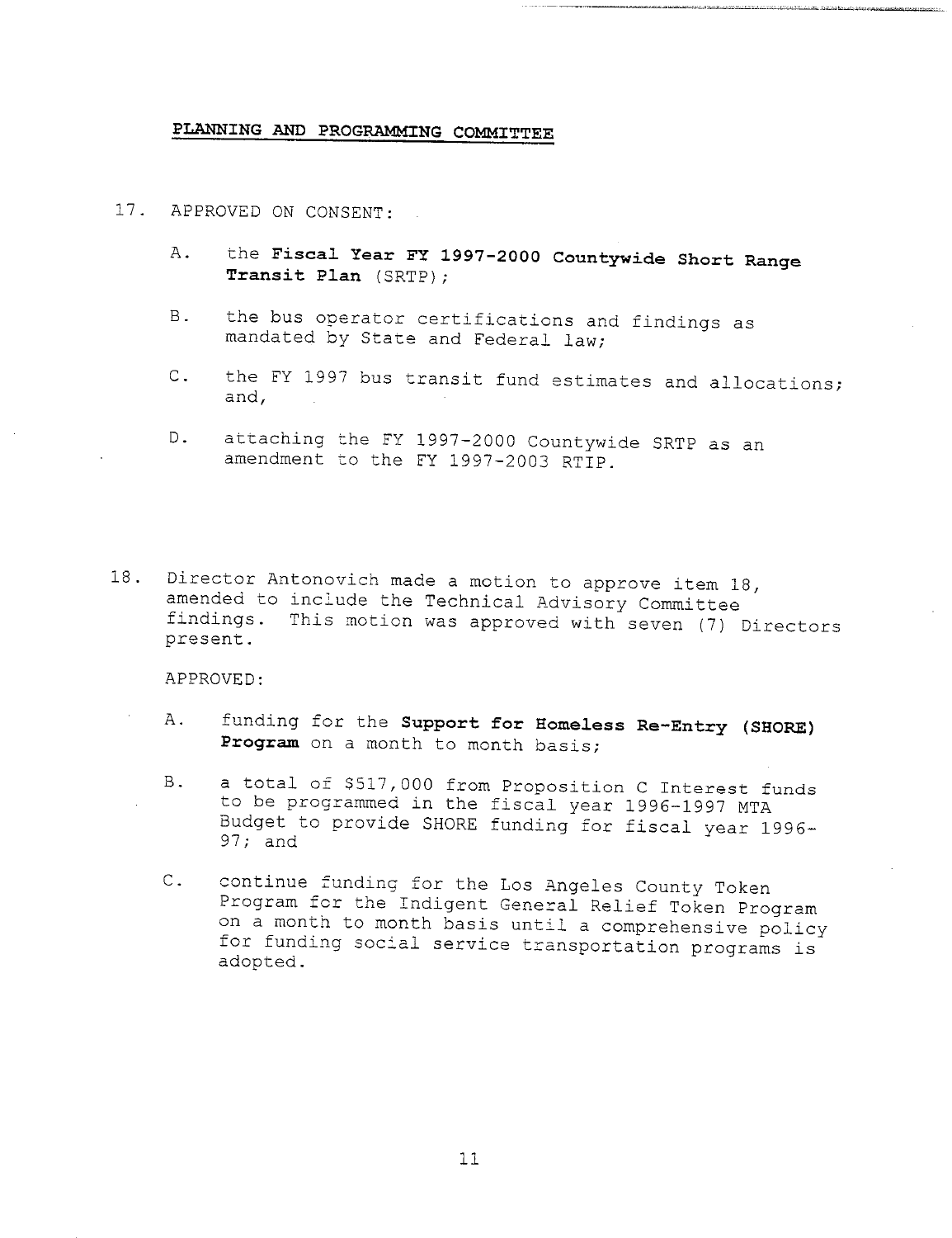- 19. Alternate Rail Technology (ART)
	- A. DEFERRED Alternate Rail Technology (ART) vehicle specification development until after adoption of the Long Range Plan;
	- B. DEFERRED completion of ART technical and financial feasibility studies in the Harbor Subdivision, Santa Clarita and Route 10/60 Corridors, and a financial feasibility and update of station and yard locations study for the North San Gabriel Valley Corridor, deferring local commitment of one-third of study costs requirement (a maximum \$280,000 MTA share), including Director Fasana's request to look at a refund to the cities of Burbank and Glendale;
	- C. APPROVED receipt of all funding scenarios for the full ART implementation, with no commitment to a specific corridor or technology and consideration of ART implementation in an appropriate corridor in the Long Range Plan Update;
	- D. DEFERRED completion of an Operational Refinement Study to consider Union Station capacity improvements to allow for operation of ART at a cost not-to-exceed \$I00,000; and,
	- E. DEFERRED potential emergency ART applications analysis;

Director Fasana made a motion to approve items B and C only, which motion was seconded and discussion ensued.

Director Burke asked about a report back on other technology currently being used. She asked about using this technology on other corridors that may be further along. Director Burke expressed concern about taking these funds for a project that is not in the LRP but is. in the second decade. She recommended deferring commitment to a specific corridor and approving funds for D and E. Director Yaroslavsky made a motion to defer the item, except C until after the LRP, which motion was not seconded.

Director Burke asked if this was a demonstration projecz and was told that the technology is a demonstration but not the project.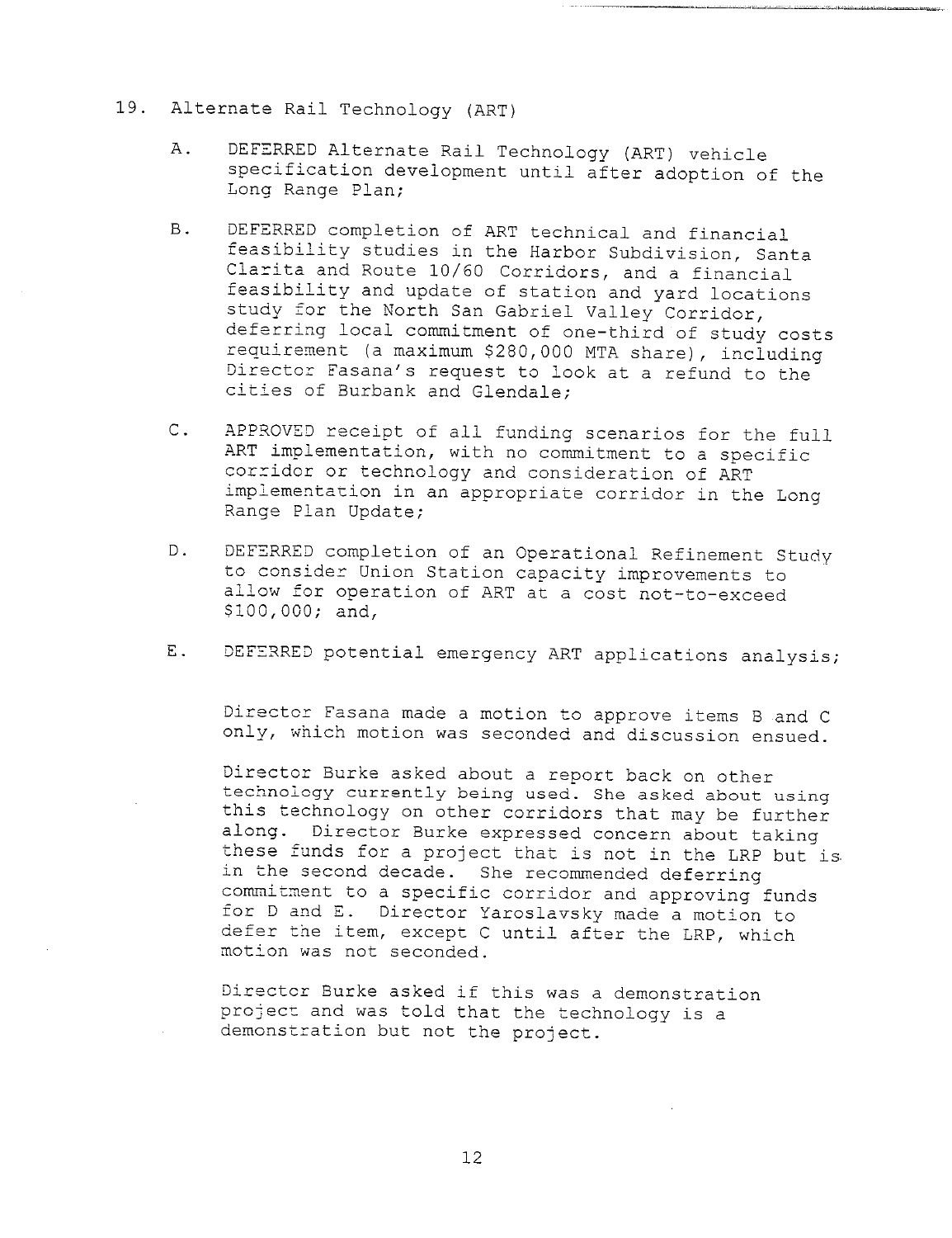Upon question, staff stated funds would be from Proposition C 10% commuter rail. Director Yaroslavsky suggested the motion include a provision that there is no cormmitment to any specific corridor or technology.

Public comment received from E. Givens, V. Gill, N. Kvarda, P. Moser and B. Lundgren.

Director Burke made a motion to approve C, as amended, to make no commitment to any corridor or technology and, defer the balance of the issues until after adoption of the Long Range Plan. This motion was seconded by Director Yaroslavsky and approved with Directors Alarcon, Dawidziak, Yaroslavsky, Burke, Holden, Zarian, Wilson, Fasana, Antonovich and Arthur present.

Public appearance from E. Givens, V. Gill, N. Kvarda, P. Moser.

- 20. APPROVED ON CONSENT: RECEIVED AND FILED Citizens' Advisory Council report containing a recommendation to initiate steps to **reduce the current cost projections for the proposed infrastructure improvements and operating plans** of the Los Angeles, Glendale, Burbank demonstration ART line.
- 21. APPROVED MTA funding for the **School Bicycle Safety and Transit Education Programs** for FY 1996-97 in the amount of \$400,000.

The Planning & Programming Committee did not support staff recommendation.

Director Alarcon made a motion, which was seconded, to approve staff recommendation.

Public comment from T. Bower, LAUSD, and P. Hines, Safe Moves in favor of the motion.

Director La Pisto-Kirtley spoke in favor of the motion and the positive results of the program.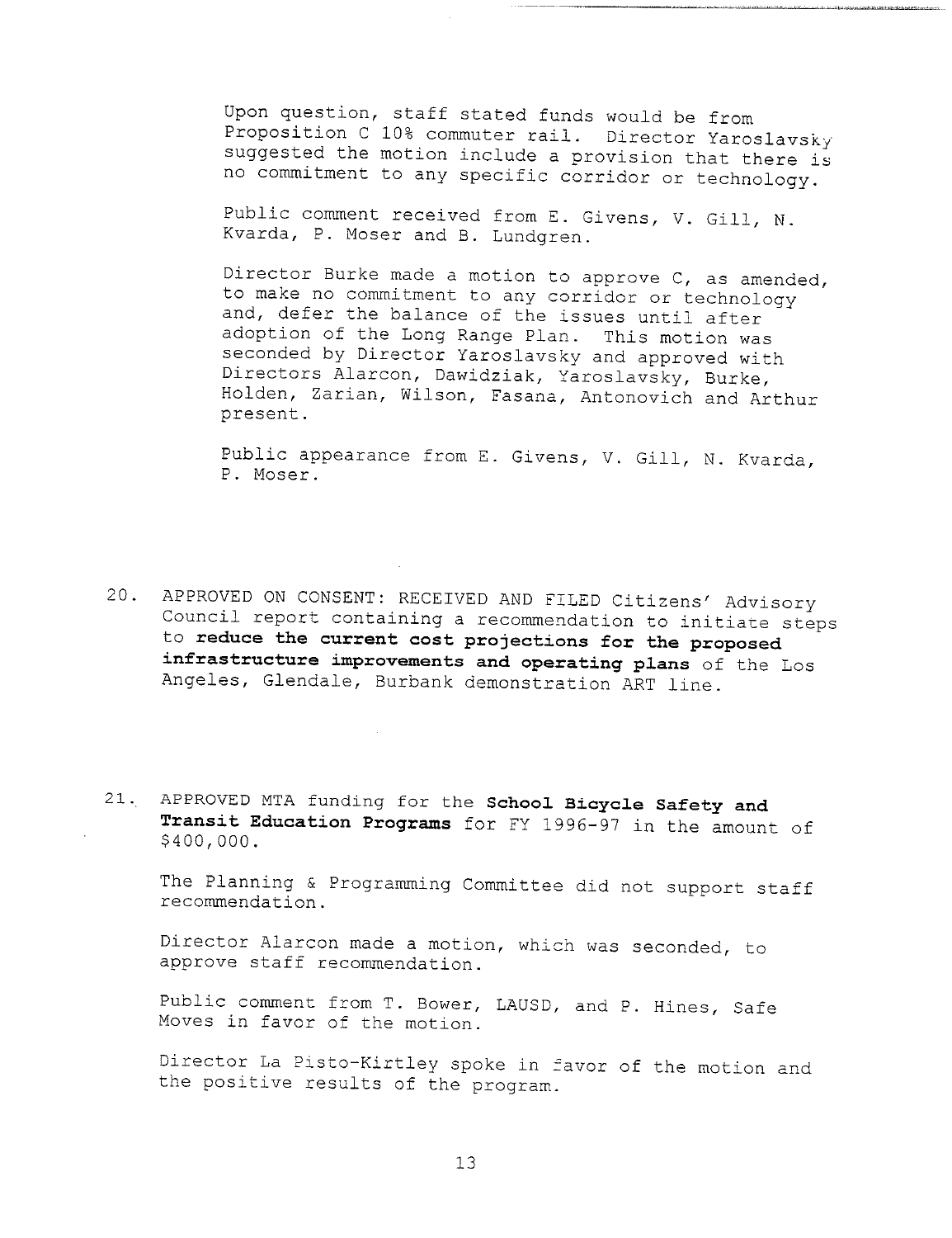24. APPROVED freezing the Pasadena Blue Line (PBL) scope of work with a report back in 60 days on resolution of outstanding community issues and adoption of the final budget by September, 1996.

Appearance of Councilman M. Hernandez, E. Buelna from Congressman X. Becerra's office, B. Mabie from Senator R. Polanco's office, Councilman P. Little, Councilman W. Emory, N. Possert, in favor of the Pasadena Blue Line. Against were J. Barker, R. Begley, R. Burgles and R. Garcia. Also in support were J. Muntz, D. Ching, and R. Zelada.

#### **EXECUTIVE MANAGEMENT COMMITTEE**

- 25. APPROVED ON CONSENT a contract amendment with William A. Mercer Inc., Los Angeles, covering an increase in the scope of work for actuarial services related to the MTA's proposed **change in retirement plans** for an additional amount not-to- exceed \$300,000.
- 26. APPROVED award of five separate unit rate contracts to Boyle Heights Industrial Medical Clinic, Downtown/East Los Angeles; Facey Occupational Medicine Center, Northridge; Health First Medical Group, Downey, Irwindale Industrial Clinic, Irwindale; and Long Beach Medical Clinic, Long Beach covering FTA **drug and alcohol screens, medical examinations and physicals for MTA employees and job candidates, for a** five year period, with a cumulative total for the first year not-to-exceed \$480,000 and a five year total not-to-exceed \$2,931,200.

Counsel commented on the resolution of protests filed.

Public comment from Dr. Taherpou, H. Mizban and B. Cooper.

- 27. APPROVED the following position on state legislation:
	- A. SB 1505 (Kopp)- OPPOSE UNLESS AMENDED TO HOLD MTA HARMLESS.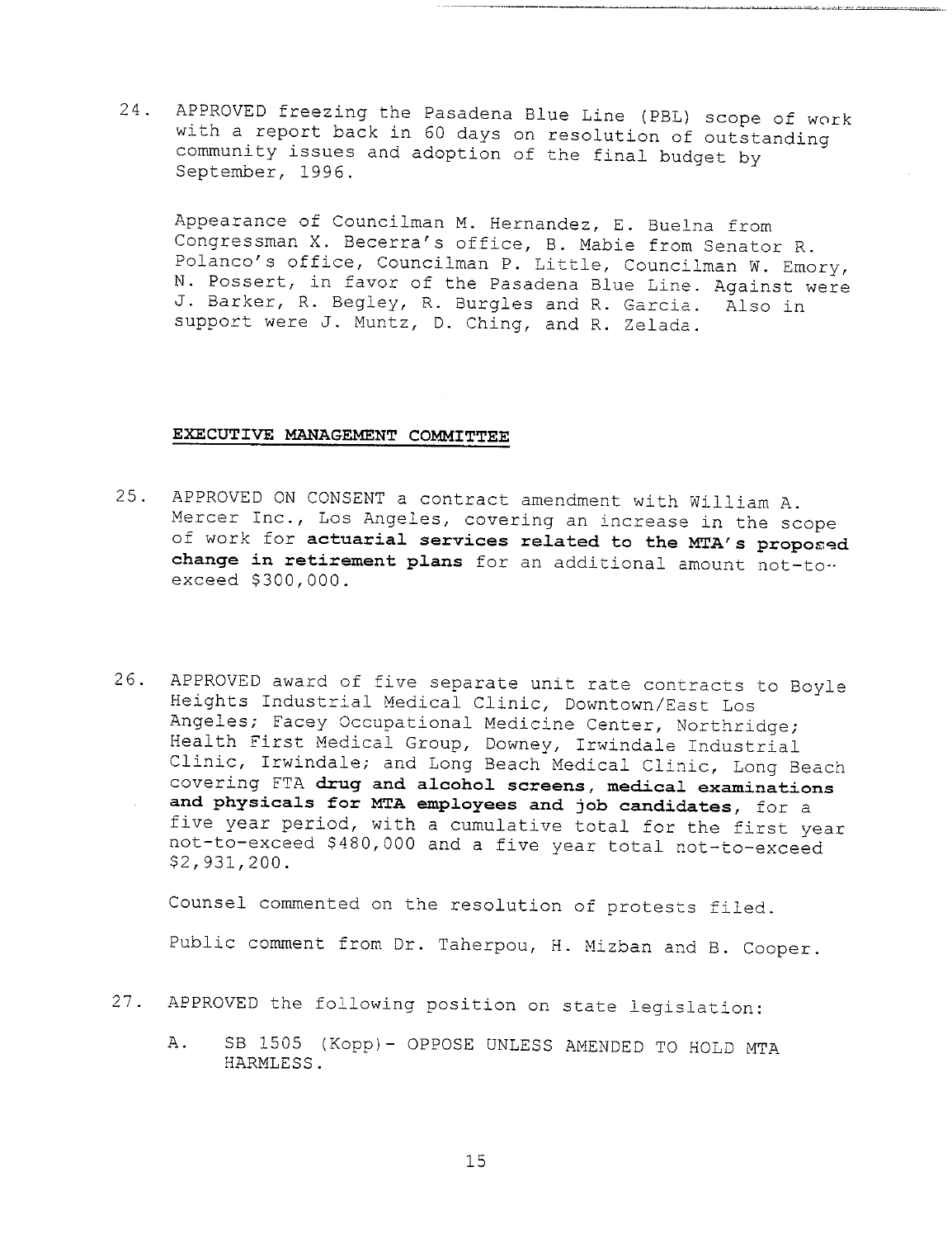#### **CONSTRUCTION COMMITTEE**

28. **Withdrawn by Staff** Contract Work Order (CWO) No. 5 Contract No. MC022 with Kabler Construction for **construction management services for Maintenance of Way (MOW)** facility on the Metro Red Line.

#### 29. APPROVED ON CONSENT:

- A. Contract Work Order (CWO) No. 6 to Contract No. MC021 with Anil Verma and Associates for storm drain/sanitary sewer cross connect on the Metro Red Line, Segment-1 and Segment-2A in the amount of \$281,200; and
- an increase to the AFE in the amount of \$281,200, for a **B**. revised total AFE amount of \$1,201,010.

Director Antonovich voted 'No'

#### 30. APPROVED ON CONSENT:

- A. Work Authorization Change Notice (WACN) No. 99 to Contract No. B241 with Tutor-Saliba/Perini, J.V., for **concrete reinforcing steel quantity overrun** at the Vermont/Beverly Station of the Metro Red Line, Vermont/Hollywood Corridor in the not-to-exceed amount of \$904,020, which increases the total contract value to \$42,980,398 and is within the Authorization for Expenditure (AFE) amount of \$45,053,313; and,
- B. execution of the subsequent change order.

Director Antonovich voted 'No'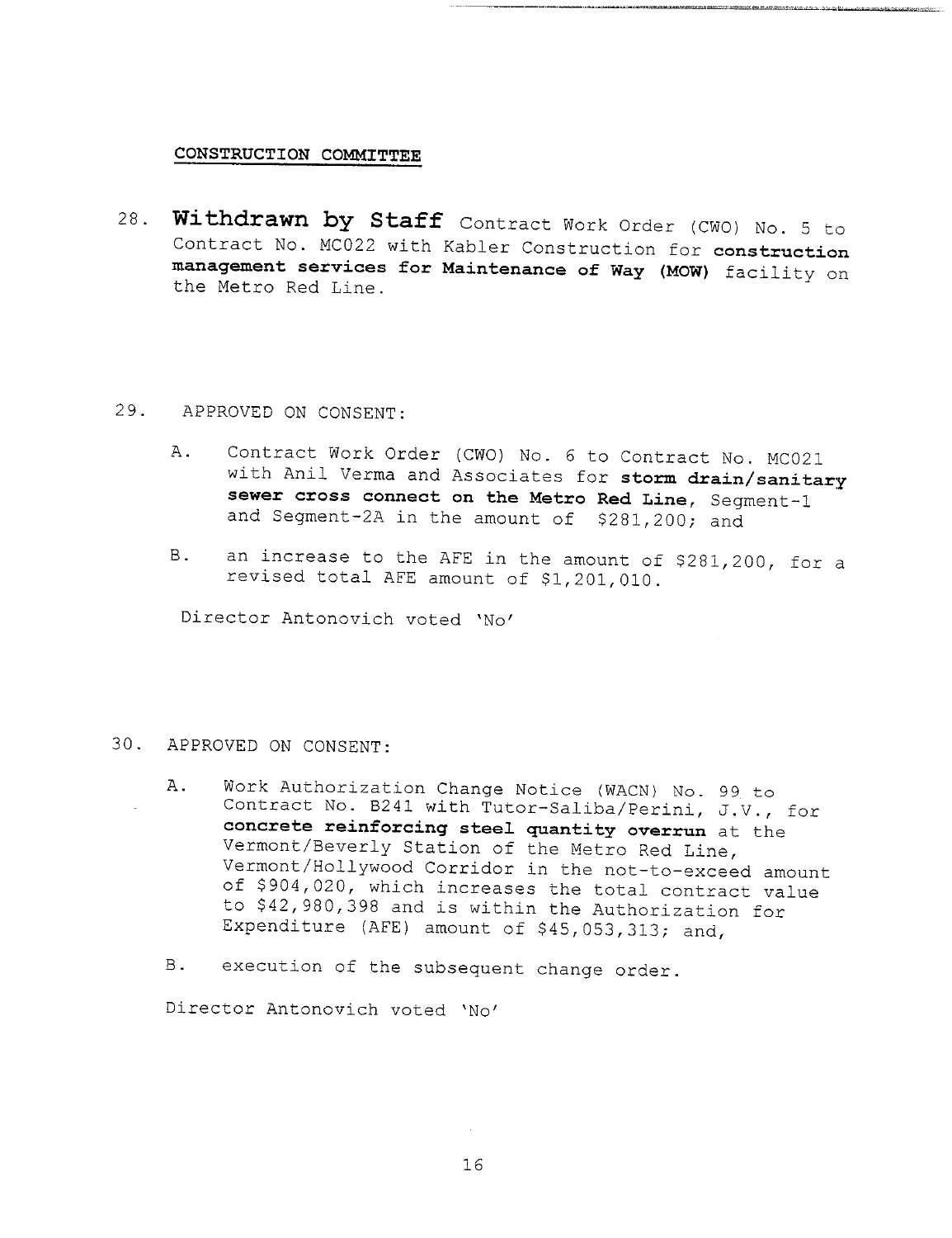#### 31. APPROVED ON CONSENT:

- A. Amendment No. 13 to Contract Work Order (CWO) No. 3 to Contract No. E0070 with Engineering Management Consultant (EMC) for incorporation of Consultant Change Notice (CNN) Nos. 365.02, 397.00, 460.00, 481.00, 482.00, 485.00, 486.00, and 487.00 for **design services and support during construction for Metro Red Line,** Wilshire and Vermont/ Hollywood Corridors in the amount of \$841,326, which increases the total contract value to \$86,838,344; and,
- an increase to the Authorization for Expenditure (AFE) B. in the amount of \$841,326, for a revised total AFE amount of \$88,228,979.

32. APPROVED ON CONSENT credit Amendment No. 26 to Contract No. 3369 with Parsons-Diliingham (PD) covering **construction management services on the Metro Red Line, Wilshire and** Vermont/Hollywood Corridors, for a credit amount of \$712,960, decreasing the total contract value to \$161,849,836.

Director Antonovich voted 'No'

- 33. APPROVED ON CONSENT authorization to Engineering Management Consultant (EMC) to award subcontracts on the East Side Extension for crossover structural engineering design services to:
	- A. Inca Engineers for the 1st/Boyle station on a cost reimbursable basis for an estimated value of \$200,000; and,
	- Martin and Huang, Intl., /D'Leon for the 1st/Lorena  $B.$ station on a cost reimbursable basis for an estimated value of \$200,000.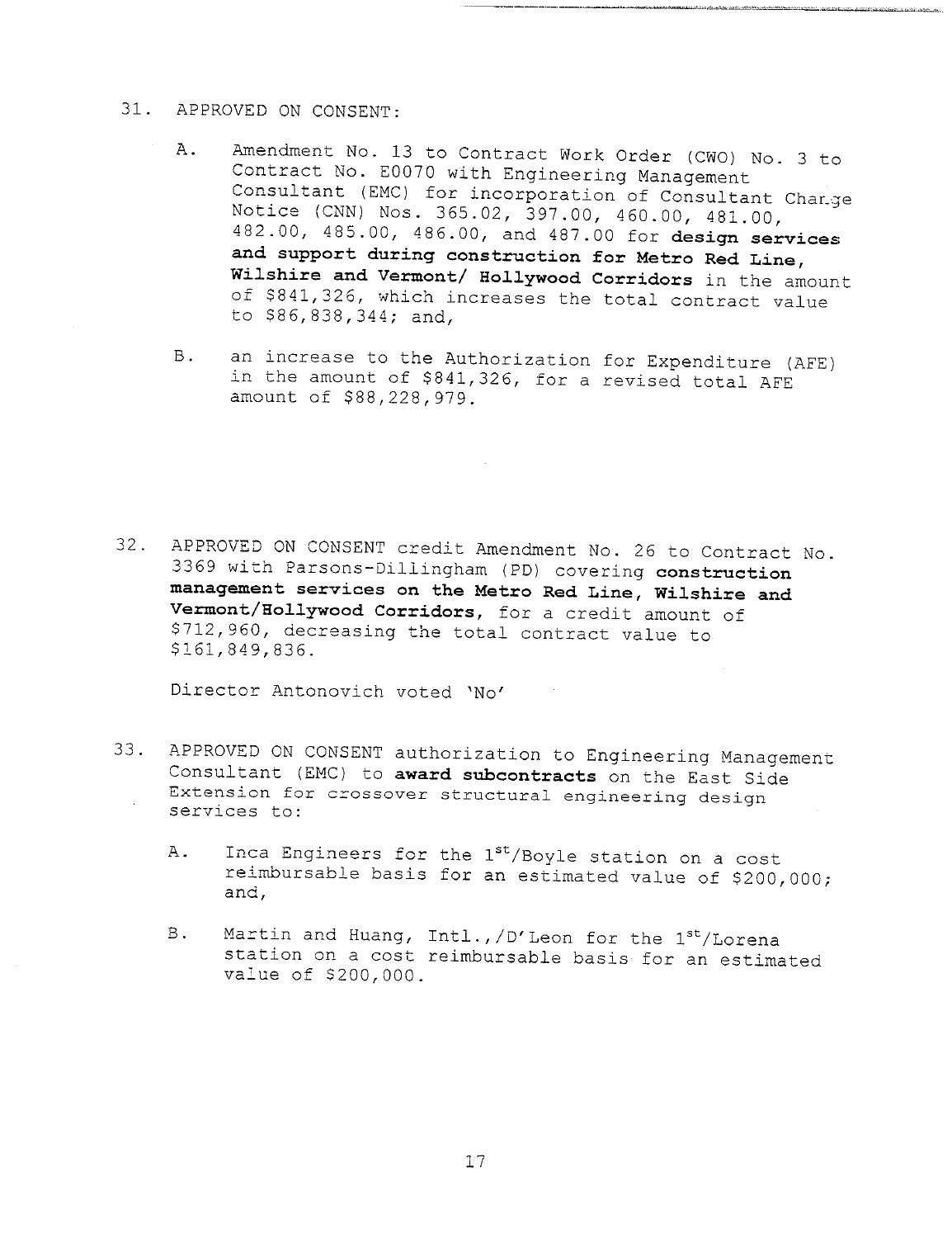34. APPROVED ON CONSENT authorization to Engineering Management Consultant (EMC) to award a subcontract to CHCG Architects for **architectural/engineering services on the ist/Boyle Station** of the Metro Red Line, East Side Extension for a firm fixed price of \$2,545,320.

### 35. APPROVED ON CONSENT:

- Contract Work Order No.13 to Contract No. CM001 with Α. LKG-CMC Inc., for **configuration management services on the Metro Red Line,** East Side Extension in the amount of \$939,698; and
- B. an increase to the Authorization for Expenditure (AFE) in the amount of \$975,029, for a revised total AFE amount of \$1,025,029.

Director Antonovich voted 'No'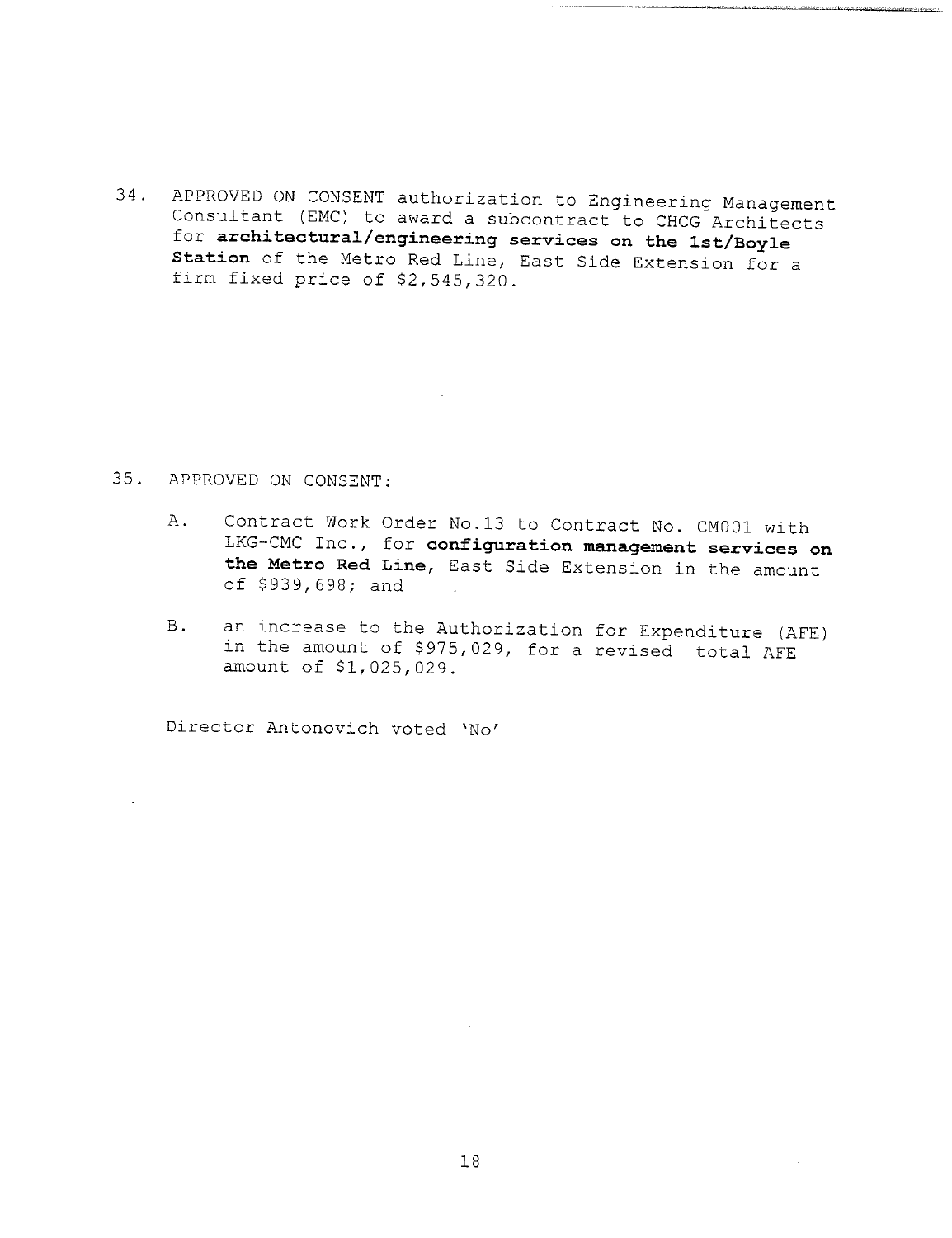#### 36. APPROVED ON CONSENT:

- A. Amendment No. 4 to Contract Work Order (CWO) No. 22 to Contract No. E0070 with Engineering Management Consultant (EMC) covering **engineering services on the Metro Red Line, Mid City Extension** in the amount of  $$856,574$  and Amendment No. 2 to CWO No. 27 in the amount of \$87,966, increasing the total contract value to \$36,191,258;
- B. Amendment No. 5 to CWO No. 22 to Contract No. E0070 with EMC for engineering management services on the Metro Red Line, Mid City Extension in the amount of (\$27,450,374) and Amendment No. 3 to CWO No. 27 in the amount of (\$397,672), which **decreases** the total contract value to S7,397,666; and a **decrease** in the AFE in the amount of (\$28,793,592), which decreases the total AFE amount to \$7,397,666;
- C. Amendment No. 2 to CWO No. 4 to Contract No. CM001 with LKG for configuration management services in the amount of (\$855,801), **decreasing** the total contract value to \$3,535; and a **decrease** in the AFE in the amount of (\$979,204), which decreases the total AFE amount to \$3,535;
- D. the decommitment of Authorization for Expenditures (AFE's) for:
	- $1.$ Contract No. EN041 with BKK Landfill for landfill services in the amount of \$4,209,700;
	- 2. Contract No. EN032 with IT Corp., for waste handling services in the amount of  $$2,653,000;$
	- $3.$ Contract No. MS048 with Universal Reprographics for printing services in the amount of \$148,800;
	- $4.$ Work Order No. F0104 with the City of Los Angeles for project coordination in the amount of \$396,000;
	- 5. Work Order No. F0208 with the County of Los Angeles for drawing reviews and safety services in the amount of \$21,000; and,
	- 6. Work Order No. F0808 for engineering, design and construction with Pacific Bell in the amount of \$180,000;
- E. the decommitment of funded line items for:
	- 1. MTA project administration in the amount of \$1,559,000; and,
	- 2. MTA Owner Controlled insurance in the amount of \$19,292,000.

Directors Alatorre/Holden, Antonovich/Patsaouras, Alarcon indicated a Conflict of Interest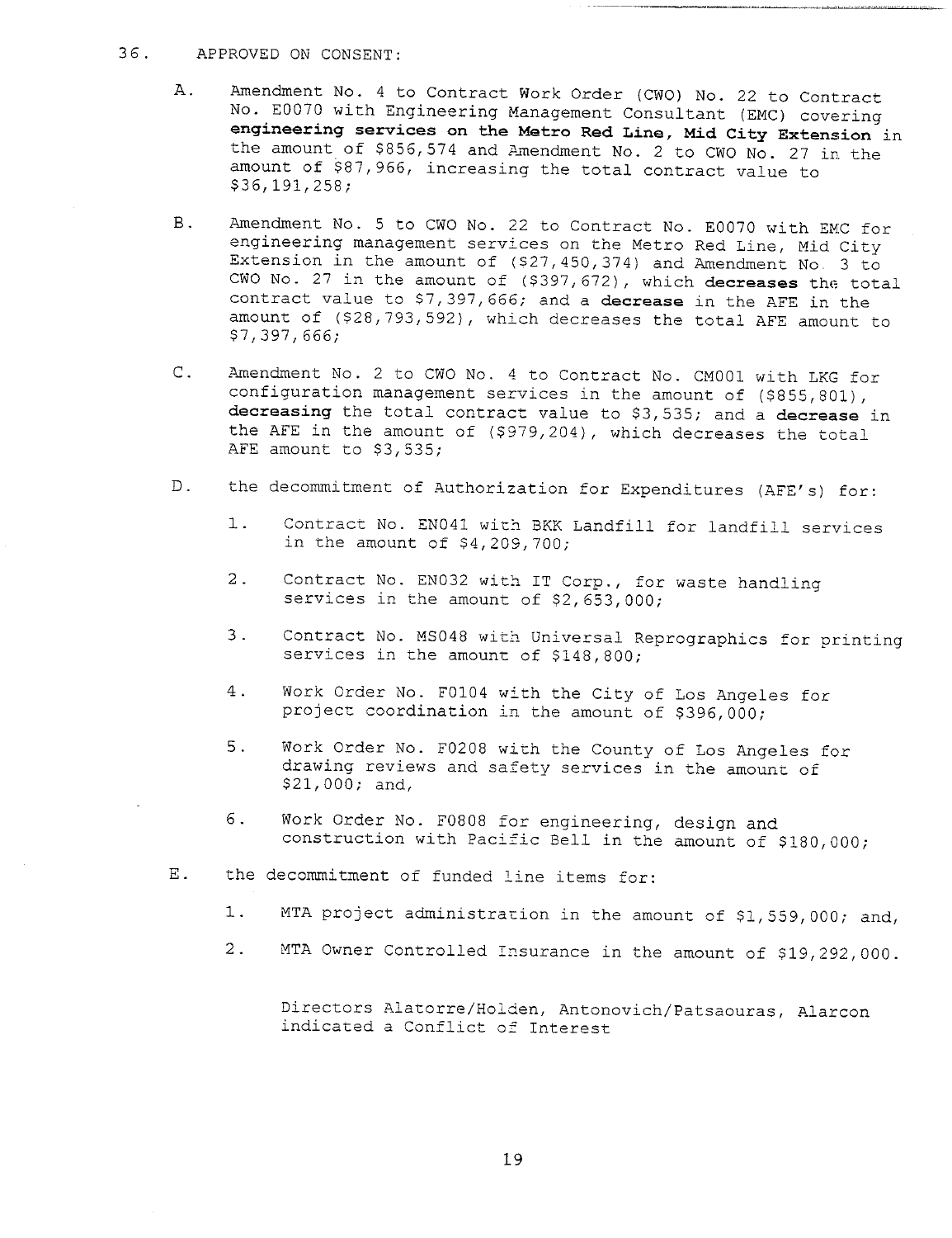37. CARRIED OVER Amendment No. Ii to Contract No. MC008 with O'Brien-Kreitzberg & Associates (OKA) for construction management services on the Metro Green Line.

#### 38. APPROVED ON CONSENT:

- A. Change Order No. 9 to Contract No. C0090 with Morrison-Knudsen Co., for **ancillary construction on the Metro Green Line** in the amount of \$967,896, which increases the total contract value to \$5,099,216; and,
- an increase to the Authorization for Expenditure (AFE) **B.** in the amount of \$9,326, for a revised total AFE amount of \$5,105,000.

Directors Riordan, Holden indicated a Conflict of Interest

39. APPROVED ON CONSENT increasing the Authorization for Expenditure (AFE) for Contract No. HI310 with California Neon Products **for signage and graphics on the Metro Green Line** in the amount of \$95,292, for a revised total AFE amount of \$2,204,831.

Director Alatorre indicated a Conflict of Interest

- 40. APPROVED ON CONSENT authorization to Engineering Management Consultant (EMC) to increase subconsultants contracts covering **urban design/community outreach services for the Pasadena Blue Line (PBL) with:**
	- A. HNTB Corporation at a cost of \$50,000; and,
	- B. Zimmer, Gunsul, Frasca Partnership at a cost of \$50,000.

Director Antonovich/Patsaouras indicated a Conflict of Interest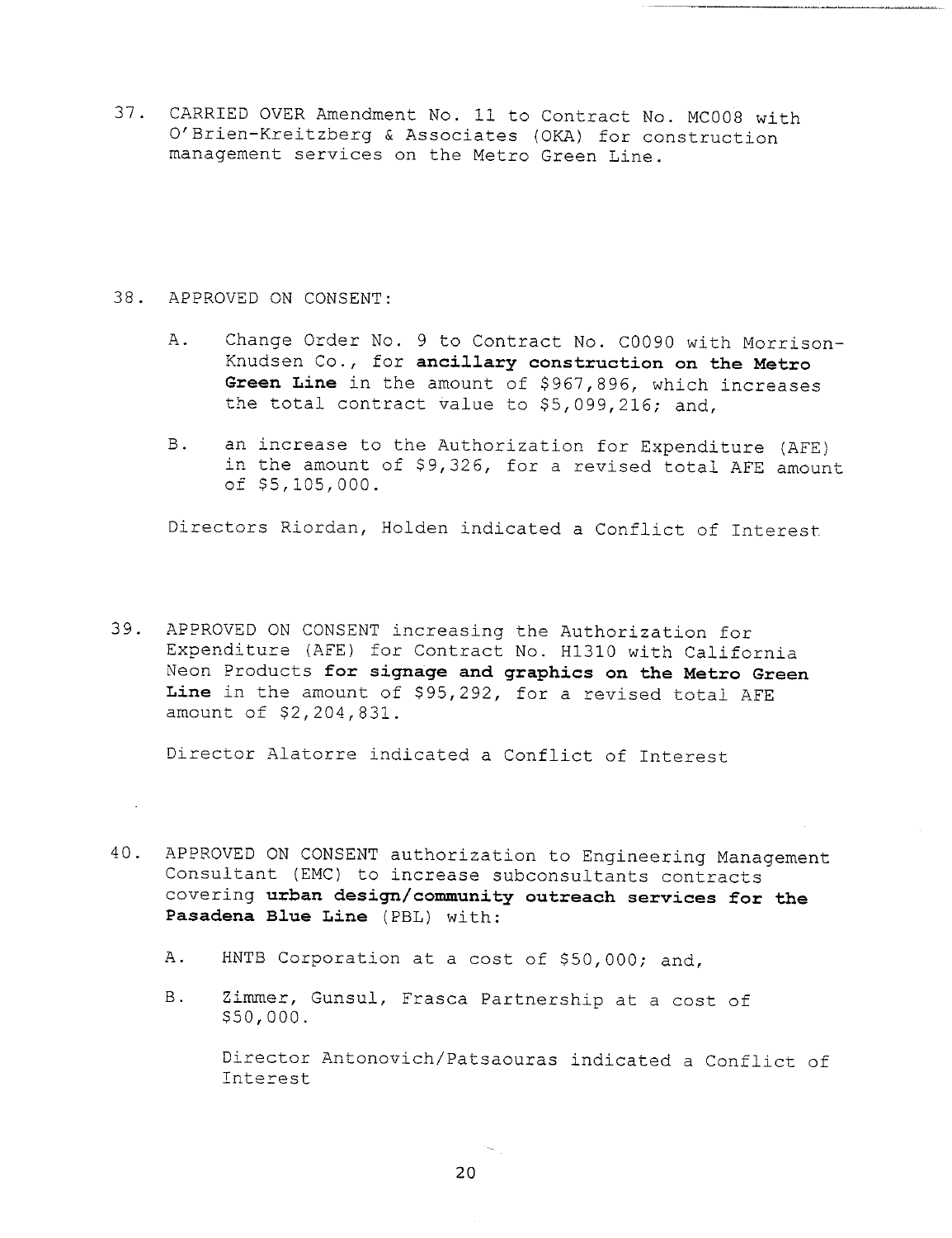#### 41. APPROVED ON CONSENT:

- A. Amendment No. 2 to Contract No. SS002 with U.S. Guard, Inc. for **security guard services on Metro Rail Projects** in the amount of  $\overline{s3}$ , 731,000, which increases the total. contract value to \$7,572,000;
- an increase to the AFE in the amount of \$3,731,000, for B. a revised total AFE amount of \$7,572,000; and,
- C. up to a one-year extension.
- 42. Consider the Chief Executive Officer's report containing a recommendation to approve an increase to the Authorization For Expenditure for Contract No. E01!0 with Booz-Allen & Hamilton for **system engineering and analysis for Metro Rail Projects** in the amount of \$2,552,800 for a revised total AFE amount of \$2,752,800.

#### **FINANCE & BUDGET COMMITTEE**

**43.** APPROVED ON CONSENT contract amendment with bd Systems, Inc., Torrance for a **reduced level of information system** services at a cost not-to-exceed \$1,000,000 for a total revised contract amount of \$10,945,000, covering a threemonth extension.

Director Holden indicated a Conflict of interest

#### 44. ADOPTED:

- A. the FY 1997 MTA Budget; and,
- B. Reimbursement Resolution authorizing the expenditure of funds for capital construction and acquisition activities prior to the issuance of bonds for the specific activities.

7 principal members present

NOTE: Motion under Item 6G relates to FY 1997 budget.